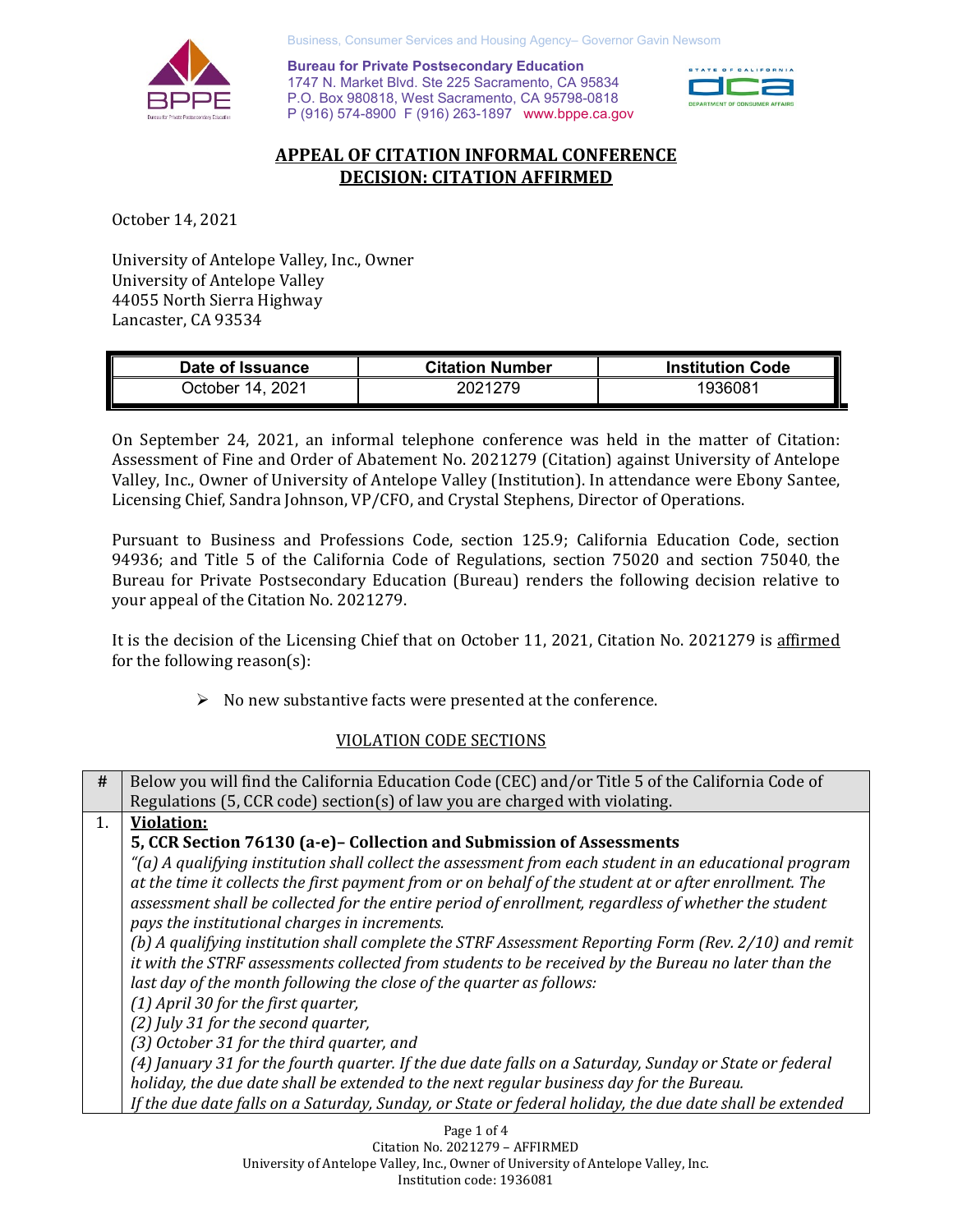*to the next regular business day for the Bureau.*

*(c) The STRF Assessment Reporting Form shall contain the following information:*

*(1) Total number of students who signed enrollment agreements for educational programs during the reporting period; and*

*(2) Total number of students eligible for STRF who signed enrollment agreements for educational programs during the reporting period; and*

*(3) The total number of students who signed their enrollment agreement during the reporting period, were eligible for STRF, and who made their first payment during the reporting period; and*

*(4) The total number of students who signed their enrollment agreement in a previous reporting period, were eligible for STRF, and who made their first payment during the current reporting period;* 

*and*

*(5) Total amount of institutional charges after rounding each student's institutional charges to the nearest \$1,000, for all eligible STRF students whose STRF assessment was collected in the reporting period; and*

*(6) Current contact telephone number of the person preparing the form; and*

*(7) A declaration dated and signed under penalty of perjury by the person preparing the form that the form and any attachments are true and correct.*

*(d) In the event of a school closure, any collected assessments shall be remitted to the Bureau within seven days following the cessation of instruction.*

*(e) Submission of all prior reports and assessments required by this section is a condition of renewal."*

The Institution has failed to submit STRF Assessment Reporting Forms for the following quarters:

- Third and Fourth Quarters for 2016
- Third Quarter for 2017

On June 23, 2021, the Institution was notified via email at, [EMT1CPR@AOL.COM,](mailto:EMT1CPR@AOL.COM) that the STRF Assessment Reporting Forms for the 3<sup>rd</sup> and 4<sup>th</sup> quarters of 2016, and 3<sup>rd</sup> quarter of 2017, were due. As of June 30, 2021, the Bureau has not received the STRF Assessment Reporting Forms from the Institution.

# **Order of Abatement:**

The Bureau orders that the Institution submit the delinquent STRF Assessment Reporting Forms with the STRF Assessments collected from students for the quarters listed above. The information provided shall comply with "Record Keeping Requirements" Pursuant to 5, CCR section 76140.

# **Assessment of Fine**

The fine for this violation is \$50.00

## 2. **Violation:**

# **5, CCR Section 74006(a) and (b) - Annual Fee**

*"(a) An institution's annual fee is due within 30 days of the date on which the institution originally receives its approval to operate and each year thereafter on the anniversary of the date of the original approval. (b) An institution shall pay its annual fee in addition to any other applicable fees.* 

# **CEC Section 94930.5 (d)(1)(A)- Fee Schedule**

*(d) (1) In addition to any fees paid to the bureau pursuant to subdivisions (a) to (c), inclusive, each institution that is approved to operate pursuant to this chapter shall remit both of the following: (A)An annual fee for each campus designated by the institution as a main campus location in* 

> Page 2 of 4 Citation No. 2021279 – AFFIRMED University of Antelope Valley, Inc., Owner of University of Antelope Valley, Inc. Institution code: 1936081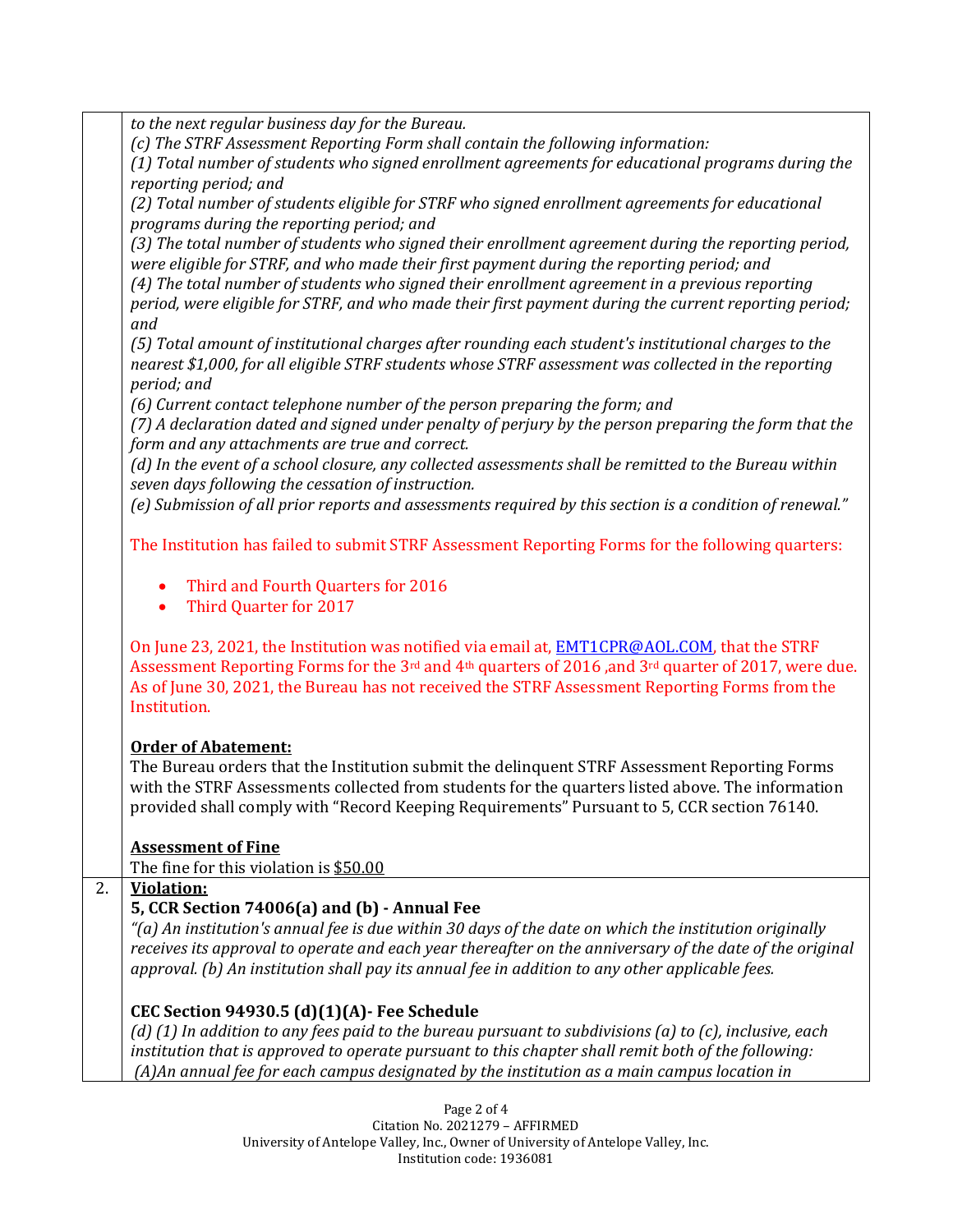| California, in an amount equal to 0.45 percent of the campus' total gross revenue derived from<br>students in California, but not to be less than two thousand five hundred dollars (\$2,500) and not to<br>exceed sixty thousand dollars (\$60,000). |
|-------------------------------------------------------------------------------------------------------------------------------------------------------------------------------------------------------------------------------------------------------|
| CEC Section 94931(b)- Late Payment<br>"(b) A fee that is not paid on or before the 90 <sup>th</sup> calendar day after the due date for payment of the fee<br>shall be subject to a 35 percent late payment penalty fee."                             |
| The Institution has failed to pay its annual fee for calendar year 2017.                                                                                                                                                                              |
| On July 30, 2018, the Institution was notified Invoice #900335546, via mail at, 44055 North Sierra<br>Highway, Lancaster, CA 93534, stating that the annual fee for calendar year 2017 was due on<br>September 1, 2018.                               |
| On October 15, 2018, the Institution was notified Invoice #900337475, via mail at, 44055 North<br>Sierra Highway, Lancaster, CA 93534, stating that the annual fee for calendar year 2017 was due on<br>September 1, 2018.                            |
| On December 17, 2018, the Institution was notified Invoice #900337475, via mail at, 44055 North<br>Sierra Highway, Lancaster, CA 93534, stating that the annual fee for calendar year 2017 was due on<br>September 1, 2018.                           |
| As of June 30, 2021, the Bureau has not received the annual fee from the Institution.                                                                                                                                                                 |
| <b>Order of Abatement:</b>                                                                                                                                                                                                                            |
| The Bureau orders the Institution to submit its annual fees for calendar year 2017 in accordance                                                                                                                                                      |
| with 5, CCR section $74006(a)(b)$ and CEC section $94930.5(d)(1)(A)$ . In addition, the Institution must                                                                                                                                              |
| pay all late payment penalty fees.                                                                                                                                                                                                                    |
| <b>Assessment of Fine</b>                                                                                                                                                                                                                             |
| The fine for this violation is \$00.00                                                                                                                                                                                                                |

# **TOTAL MODIFIED ADMINISTRATIVE FINE DUE: \$50.00**

## ORDER OF ABATEMENT

**The Bureau orders that you comply with the orders described in the 'Violation Code Sections' of this document and submit evidence of compliance within 30 days from the date of this decision.**

## PENALTY – ASSESSMENT OF A FINE

**Payment of the administrative fine is due within 30 days from the date of this decision.** Please complete the Payment of Fine form. Payment must be made to the Bureau by check, or money order. Please include the citation number on the payment of the fine assessment. Payment of the administrative fine shall not constitute an admission of the violation(s) charged and shall be represented as satisfactory resolution of the matter for purposes of public disclosure. Payments may be mailed to:

> Page 3 of 4 Citation No. 2021279 – AFFIRMED University of Antelope Valley, Inc., Owner of University of Antelope Valley, Inc. Institution code: 1936081